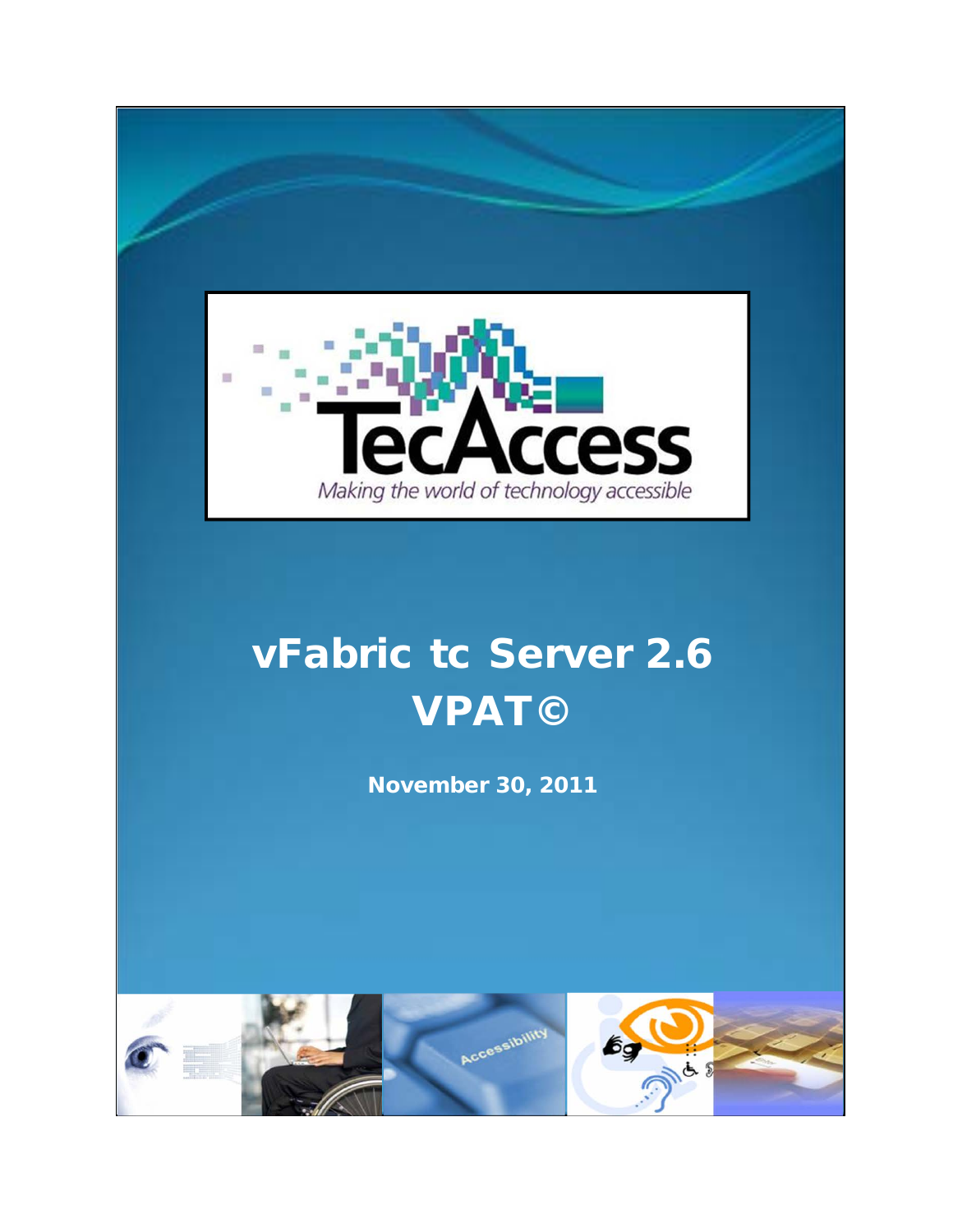

# **VPAT©**

Since the VPAT must be comprehensive, all Section 508 issues on all pages must be corrected to sustain compliance.

| <b>Criteria</b>                                                                    | <b>Supporting</b><br><b>Features</b> | <b>Remarks and Explanations</b>                     |
|------------------------------------------------------------------------------------|--------------------------------------|-----------------------------------------------------|
| Section 1194.21 Software Applications<br>and Operating Systems                     | <b>Supports</b>                      | Please refer to the 1194.21 section for<br>details. |
| Section 1194.22 Web-based Intranet<br>and Internet Information and<br>Applications | Not Applicable                       | Not Applicable                                      |
| Section 1194.23 Telecommunications<br>Products                                     | Not Applicable                       | Not Applicable                                      |
| Section 1194.24 Video and Multi-<br>media Products                                 | Not Applicable                       | Not Applicable                                      |
| Section 1194.25 Self-Contained,<br><b>Closed Products</b>                          | Not Applicable                       | Not Applicable                                      |
| Section 1194.26 Desktop and Portable<br>Computers                                  | Not Applicable                       | Not Applicable                                      |
| Section 1194.31 Functional<br>Performance Criteria                                 | <b>Supports</b>                      | Please refer to the 1194.31 section for<br>details. |
| Section 1194.41 Information,<br>Documentation, and Support                         | <b>Supports</b>                      | Please refer to the 1194.41 section for<br>details. |

# **Support Levels**

| <b>Support Level</b>                                       | <b>Description</b>                                                                                                                                                               |
|------------------------------------------------------------|----------------------------------------------------------------------------------------------------------------------------------------------------------------------------------|
| <b>Supports</b>                                            | Use this language when you determine the product<br>fully meets the letter and intent of the Criteria.                                                                           |
| <b>Supports with Exceptions/Minor</b><br><b>Exceptions</b> | Use this language when you determine the product<br>does not fully meet the letter and intent of the<br>Criteria, but provides some level of access relative to<br>the Criteria. |
| <b>Supports through Equivalent</b><br><b>Facilitation</b>  | Use this language when you have identified an<br>alternate way to meet the intent of the Criteria or<br>when the product does not fully meet the intent of<br>lthe Criteria.     |

TecAccess LLC 2410 Granite Ridge Road Building A, Unit 1 Dickville, VA 23146 **CONFIDENTIAL AND PROPRIETARY** The language contained in criteria column of the VPAT© is taken directly from the Section 508

provisions of the Rehabilitation Act of 1973, as amended.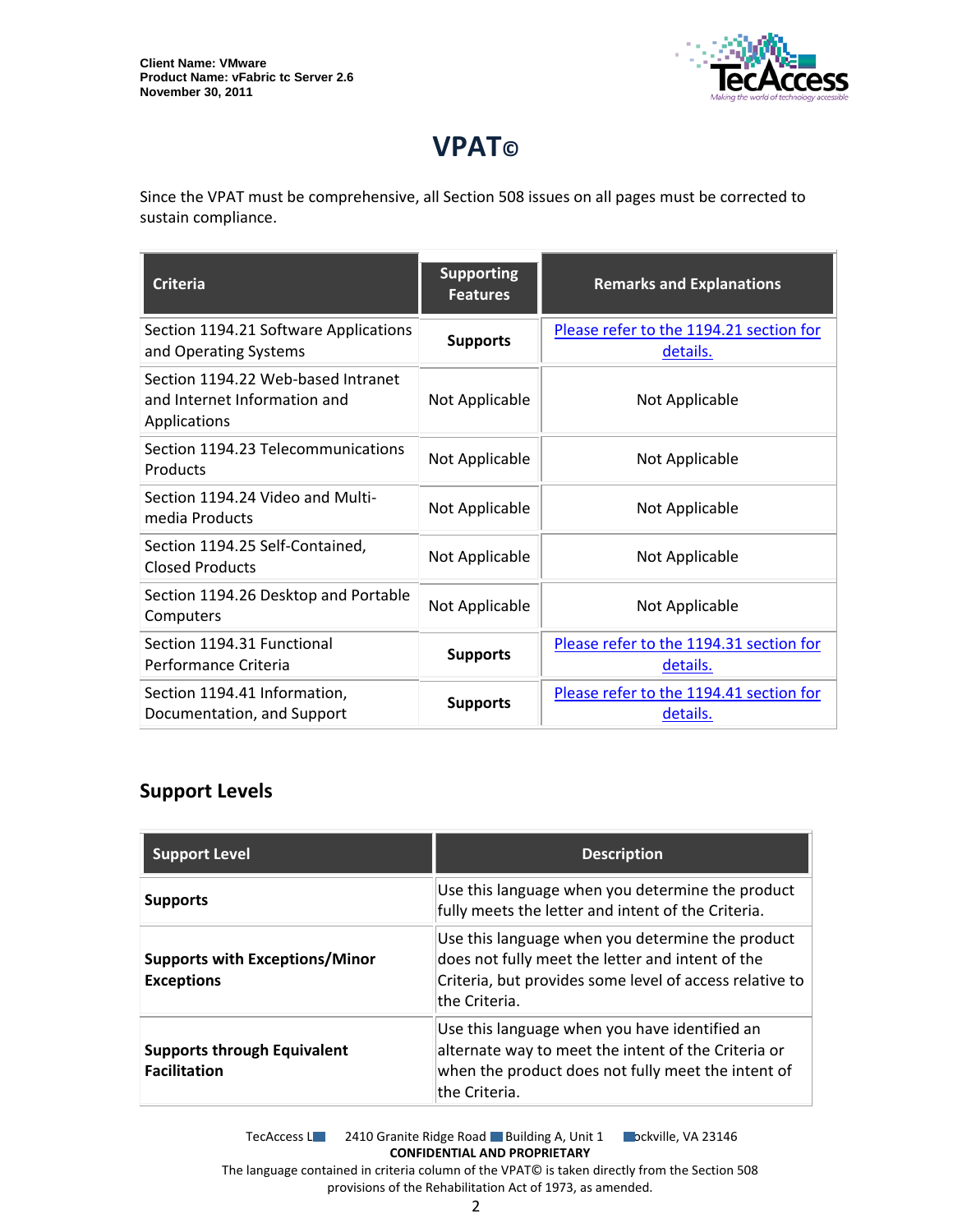

| <b>Support Level</b>                                                | <b>Description</b>                                                                                                                                                                                                                                                                                                                                  |
|---------------------------------------------------------------------|-----------------------------------------------------------------------------------------------------------------------------------------------------------------------------------------------------------------------------------------------------------------------------------------------------------------------------------------------------|
| Supports when combined with<br><b>Compatible AT</b>                 | Use this language when you determine the product<br>fully meets the letter and intent of the Criteria when<br>used in combination with Compatible Assistive<br>Technology ("AT"). For example, many software<br>programs can provide speech output when<br>combined with a compatible screen reader<br>(commonly used AT for people who are blind). |
| Does Not Support                                                    | Use this language when you determine the product<br>does not meet the letter or intent of the Criteria.                                                                                                                                                                                                                                             |
| <b>Not Applicable</b>                                               | Use this language when you determine the Criteria<br>does not apply to the specific product.                                                                                                                                                                                                                                                        |
| Not Applicable - Fundamental<br><b>Alteration Exception Applies</b> | Use this language when you determine a<br>Fundamental Alteration of the product would be<br>required to meet the Criteria (see the access board's<br>standards for the definition of "fundamental<br>alteration").                                                                                                                                  |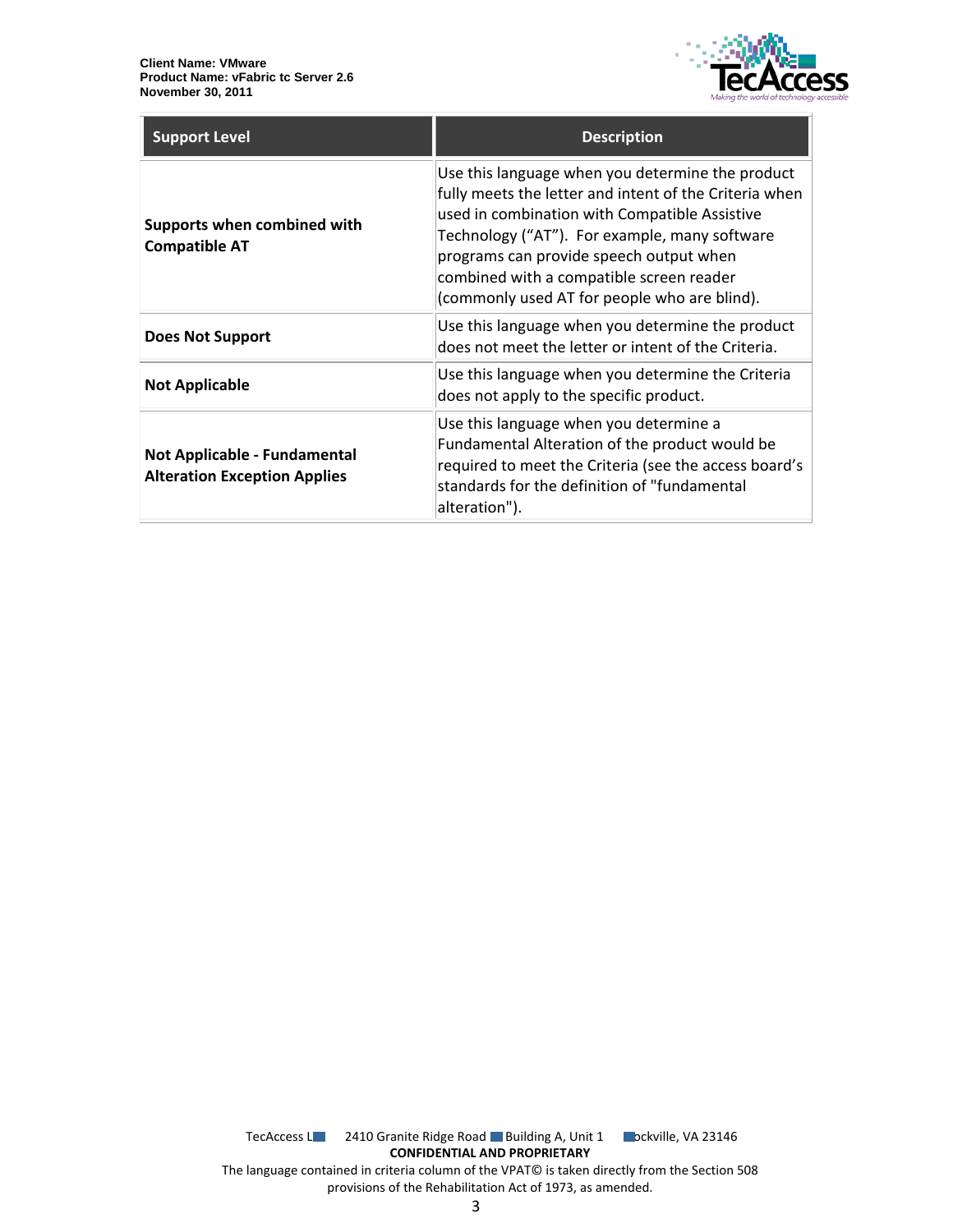

# <span id="page-3-0"></span>**§1194.21 Software Applications and Operating Systems**

| <b>Criteria</b>                                                                                                                                                                                                                                                                                                                                                                                                                                                                                                                                                                                      | <b>Support Level</b> | <b>Remarks and Explanations</b>                                                                                                                       |
|------------------------------------------------------------------------------------------------------------------------------------------------------------------------------------------------------------------------------------------------------------------------------------------------------------------------------------------------------------------------------------------------------------------------------------------------------------------------------------------------------------------------------------------------------------------------------------------------------|----------------------|-------------------------------------------------------------------------------------------------------------------------------------------------------|
| (a) When software is designed to<br>run on a system that has a<br>keyboard, product functions shall<br>be executable from a keyboard<br>where the function itself or the<br>result of performing a function<br>can be discerned textually.                                                                                                                                                                                                                                                                                                                                                           | <b>Supports</b>      | Interfaces are keyboard accessible.                                                                                                                   |
| (b) Applications shall not disrupt<br>or disable activated features of<br>other products that are identified<br>as accessibility features, where<br>those features are developed and<br>documented according to industry<br>standards. Applications also shall<br>not disrupt or disable activated<br>features of any operating system<br>that are identified as accessibility<br>features where the application<br>programming interface for those<br>accessibility features has been<br>documented by the manufacturer<br>of the operating system and is<br>available to the product<br>developer. | <b>Supports</b>      | vFabric tc Server 2.6 does not cause<br>interference with activated or available<br>accessibility features of other products<br>or operating systems. |
| (c) A well-defined on-screen<br>indication of the current focus<br>shall be provided that moves<br>among interactive interface<br>elements as the input focus<br>changes. The focus shall be<br>programmatically exposed so that<br>Assistive Technology can track<br>focus and focus changes. (Related<br>to well-defined focus control<br>which will also be visually<br>indicative).                                                                                                                                                                                                              | <b>Supports</b>      | The current focus can be tracked visually<br>or through assistive technologies.                                                                       |
| (d) Sufficient information about a<br>user interface element including<br>the identity, operation and state<br>of the element shall be available<br>to Assistive Technology. When an<br>image represents a program                                                                                                                                                                                                                                                                                                                                                                                   | <b>Supports</b>      | User interfaces have information<br>available about their identities, functions<br>and states to assistive technologies.                              |

TecAccess L**LC** 2410 Granite Ridge Road Building A, Unit 1 **Rockville, VA 23146 CONFIDENTIAL AND PROPRIETARY**

The language contained in criteria column of the VPAT© is taken directly from the Section 508 provisions of the Rehabilitation Act of 1973, as amended.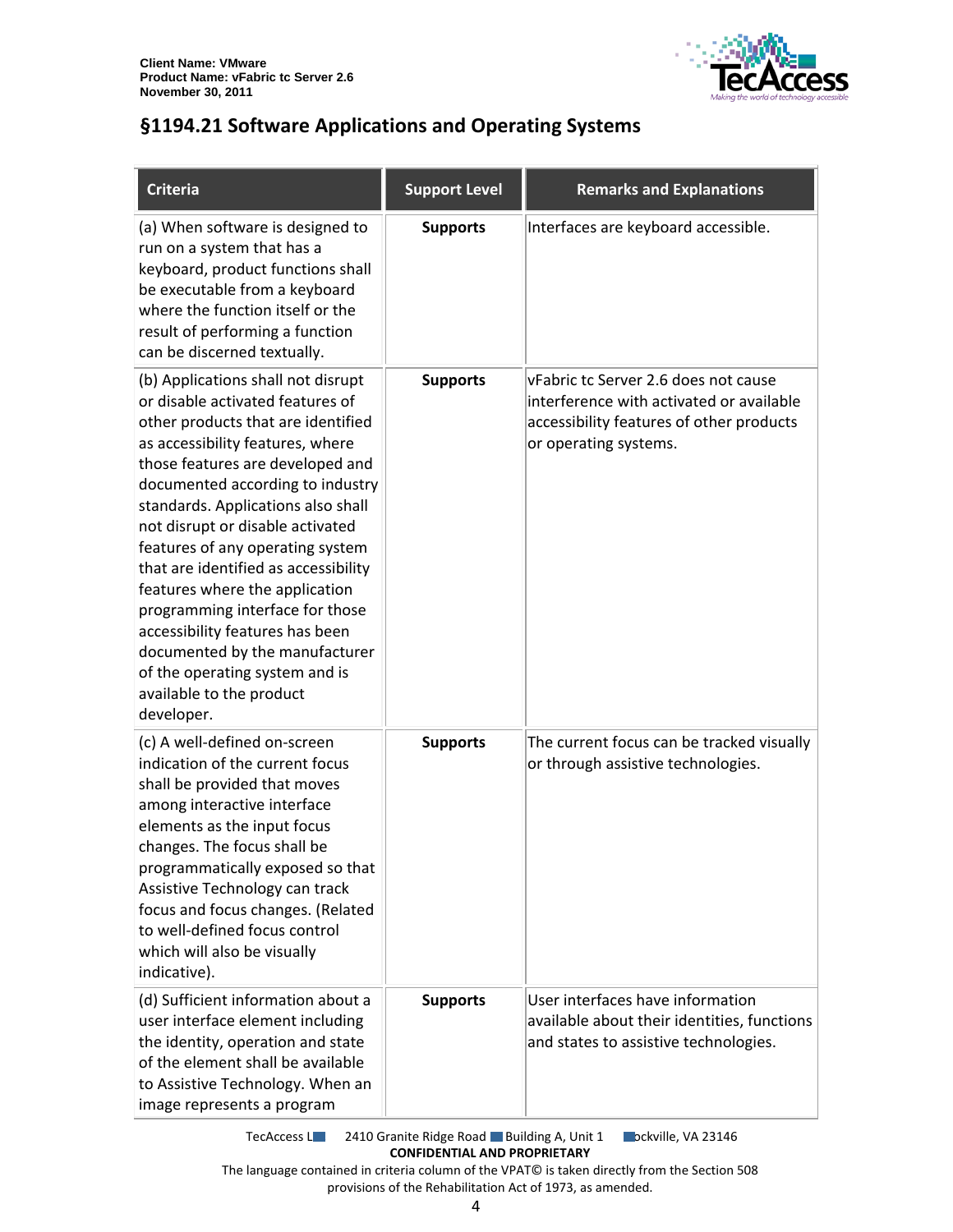

| <b>Criteria</b>                                                                                                                                                                                                                           | <b>Support Level</b>  | <b>Remarks and Explanations</b>                                                                                       |
|-------------------------------------------------------------------------------------------------------------------------------------------------------------------------------------------------------------------------------------------|-----------------------|-----------------------------------------------------------------------------------------------------------------------|
| element, the information<br>conveyed by the image must also<br>be available in text.                                                                                                                                                      |                       |                                                                                                                       |
| (e) When bitmap images are used<br>to identify controls, status<br>indicators, or other programmatic<br>elements, the meaning assigned<br>to those images shall be<br>consistent throughout an<br>application's performance.              | <b>Not Applicable</b> | vFabric tc Server 2.6 does not have<br>bitmap images.                                                                 |
| (f) Textual information shall be<br>provided through operating<br>system functions for displaying<br>text. The minimum information<br>that shall be made available is text<br>content, text input caret location,<br>and text attributes. | <b>Supports</b>       | vFabric tc Server 2.6 allows textual<br>information to be provided through<br>operating system functions.             |
| (g) Applications shall not override<br>user selected contrast and color<br>selections and other individual<br>display attributes.                                                                                                         | <b>Supports</b>       | vFabric tc Server 2.6 honors user-<br>selected display attributes.                                                    |
| (h) When animation is displayed,<br>the information shall be<br>displayable in at least one non-<br>animated presentation mode at<br>the option of the user.<br>(Animation)                                                               | <b>Not Applicable</b> | vFabric tc Server 2.6 does not have<br>animation.                                                                     |
| (i) Color coding shall not be used<br>as the only means of conveying<br>information, indicating an action,<br>prompting a response, or<br>distinguishing a visual element.                                                                | <b>Not Applicable</b> | VFabric tc Server 2.6 does not contain<br>information that is color-conveyed.                                         |
| (j) When a product permits a user<br>to adjust color and contrast<br>settings, a variety of color<br>selections capable of producing a<br>range of contrast levels shall be<br>provided.                                                  | <b>Not Applicable</b> | vFabric tc Server 2.6 does not have<br>settings to adjust color contrast.                                             |
| (k) Software shall not use flashing<br>or blinking text, objects, or other<br>elements having a flash or blink                                                                                                                            | <b>Supports</b>       | vFabric tc Server 2.6 does not have<br>content that flashes or blinks with a<br>frequency greater than 2 Hz and lower |

TecAccess L**LC** 2410 Granite Ridge Road Building A, Unit 1 **Rockville, VA 23146 CONFIDENTIAL AND PROPRIETARY**

The language contained in criteria column of the VPAT© is taken directly from the Section 508 provisions of the Rehabilitation Act of 1973, as amended.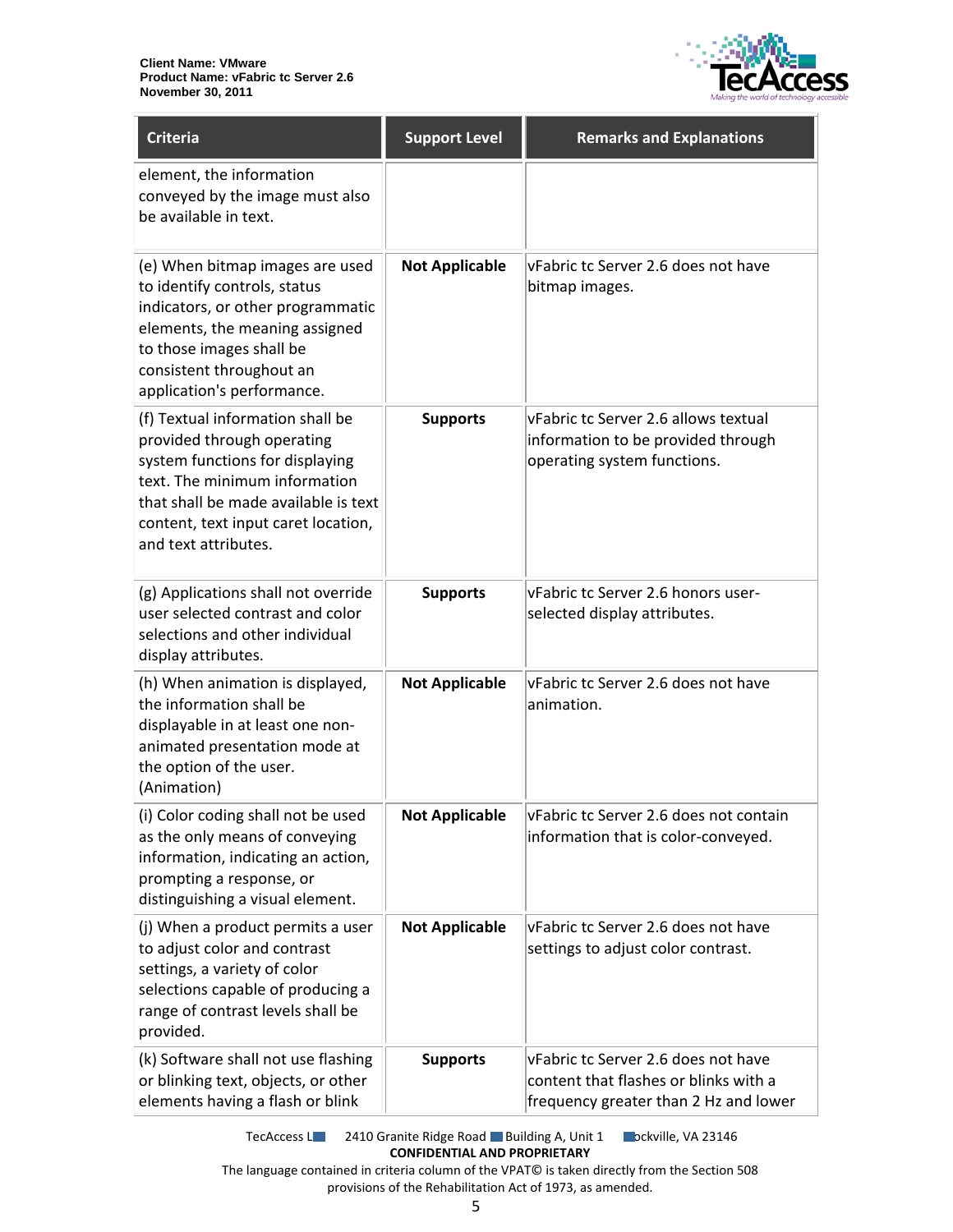

| <b>Criteria</b>                                                                                                                                                                                                                                                     | <b>Support Level</b>  | <b>Remarks and Explanations</b>                     |
|---------------------------------------------------------------------------------------------------------------------------------------------------------------------------------------------------------------------------------------------------------------------|-----------------------|-----------------------------------------------------|
| frequency greater than 2 Hz and<br>lower than 55 Hz.                                                                                                                                                                                                                |                       | lthan 55 Hz.                                        |
| (I) When electronic forms are<br>used, the form shall allow people<br>using Assistive Technology to<br>access the information, field<br>elements, and functionality<br>required for completion and<br>submission of the form, including<br>all directions and cues. | <b>Not Applicable</b> | vFabric tc Server 2.6 does not have form<br>fields. |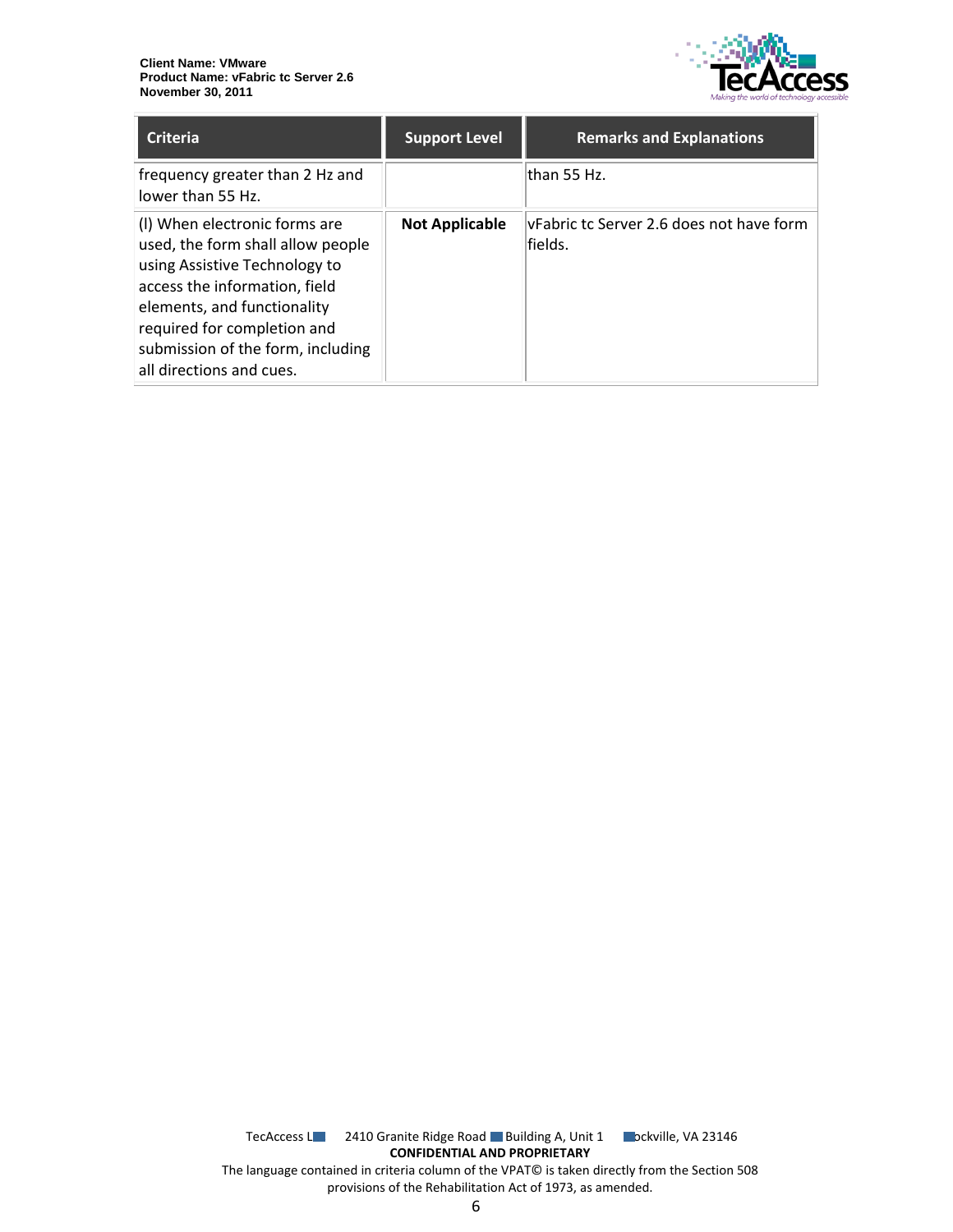

## <span id="page-6-0"></span>**§1194.31 Functional Performance Criteria**

| <b>Criteria</b>                                                                                                                                                                                                                                                                                                                     | <b>Support Level</b>  | <b>Remarks and Explanations</b>                                                                                                                                                                            |
|-------------------------------------------------------------------------------------------------------------------------------------------------------------------------------------------------------------------------------------------------------------------------------------------------------------------------------------|-----------------------|------------------------------------------------------------------------------------------------------------------------------------------------------------------------------------------------------------|
| (a) At least one mode of operation<br>and information retrieval that does<br>not require user vision shall be<br>provided, or support for Assistive<br>Technology used by people who<br>are blind or visually impaired shall<br>be provided.                                                                                        | <b>Supports</b>       | vFabric tc Server 2.6 allows persons<br>with visual impairments and who use<br>assistive technologies to retrieve<br>information and execute functions.                                                    |
| (b) At least one mode of operation<br>and information retrieval that does<br>not require visual acuity greater<br>than 20/70 shall be provided in<br>audio and enlarged print output<br>working together or independently,<br>or support for Assistive Technology<br>used by people who are visually<br>impaired shall be provided. | <b>Supports</b>       | vFabric tc Server 2.6 allows persons<br>with less than 20/70 vision to retrieve<br>information and perform product<br>operations through audio, enlarged<br>print output and/or assistive<br>technologies. |
| (c) At least one mode of operation<br>and information retrieval that does<br>not require user hearing shall be<br>provided, or support for Assistive<br>Technology used by people who<br>are deaf or hard of hearing shall be<br>provided                                                                                           | <b>Supports</b>       | vFabric tc Server 2.6 does not require<br>hearing for information retrieval and<br>operations. Support for hearing devices<br>may be provided.                                                             |
| (d) Where audio information is<br>important for the use of a product,<br>at least one mode of operation and<br>information retrieval shall be<br>provided in an enhanced auditory<br>fashion, or support for assistive<br>hearing devices shall be provided.                                                                        | <b>Not Applicable</b> | vFabric tc Server 2.6 does not have<br>audio information.                                                                                                                                                  |
| (e) At least one mode of operation<br>and information retrieval that does<br>not require user speech shall be<br>provided, or support for Assistive<br>Technology used by people with<br>disabilities shall be provided.                                                                                                            | <b>Supports</b>       | vFabric tc Server 2.6 does not require<br>speech for information retrieval or<br>operations. Support for assistive<br>technologies may be provided.                                                        |
| (f) At least one mode of operation<br>and information retrieval that does<br>not require fine motor control or<br>simultaneous actions and that is<br>operable with limited reach and                                                                                                                                               | <b>Supports</b>       | vFabric tc Server 2.6 does not require<br>fine motor control or simultaneous<br>actions. Persons with dexterity<br>impairments can perform product<br>operations.                                          |

TecAccess L**LC** 2410 Granite Ridge Road Building A, Unit 1 **Rockville, VA 23146 CONFIDENTIAL AND PROPRIETARY** The language contained in criteria column of the VPAT© is taken directly from the Section 508

provisions of the Rehabilitation Act of 1973, as amended.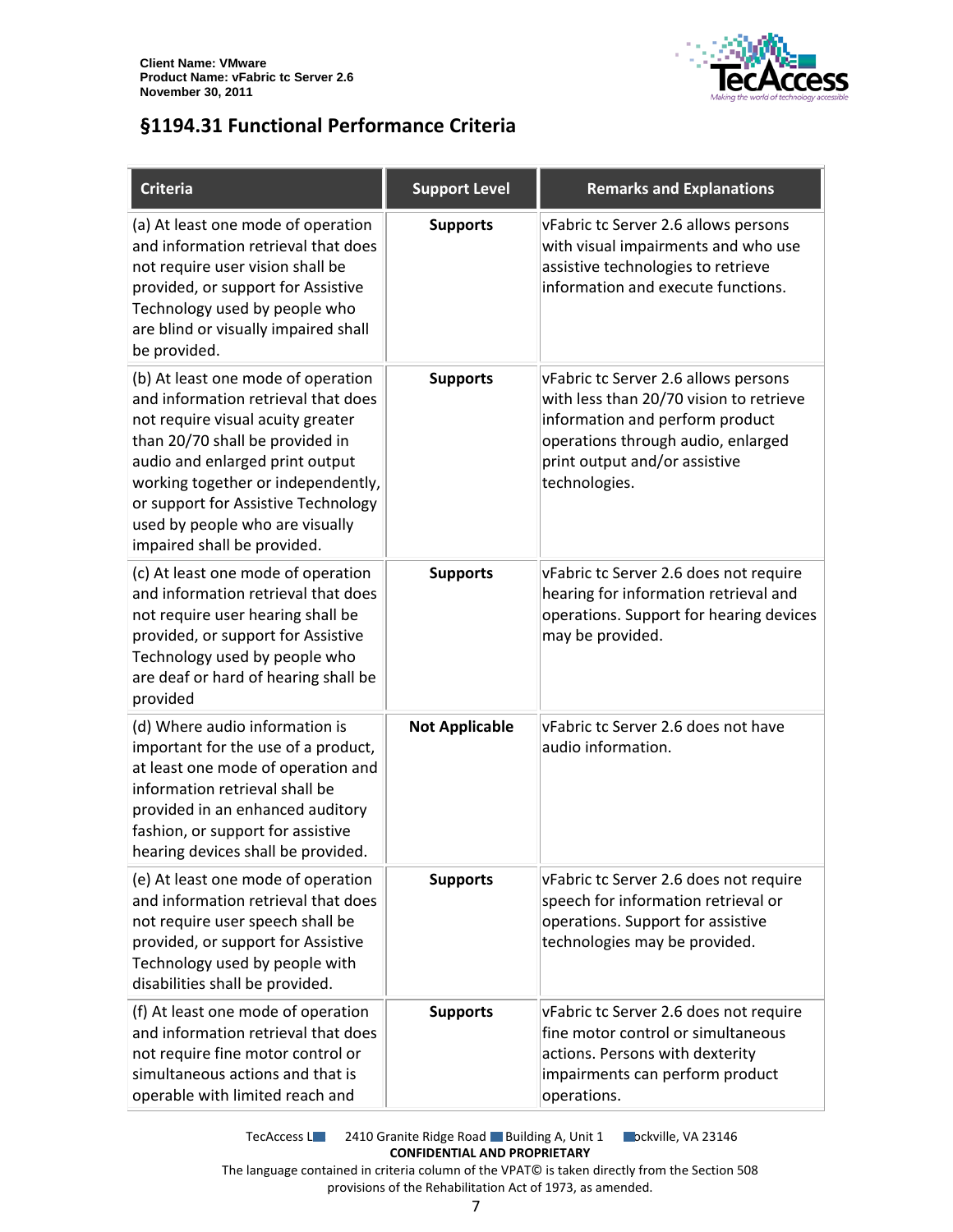

| <b>Criteria</b>             | <b>Support Level</b> | <b>Remarks and Explanations</b> |
|-----------------------------|----------------------|---------------------------------|
| strength shall be provided. |                      |                                 |